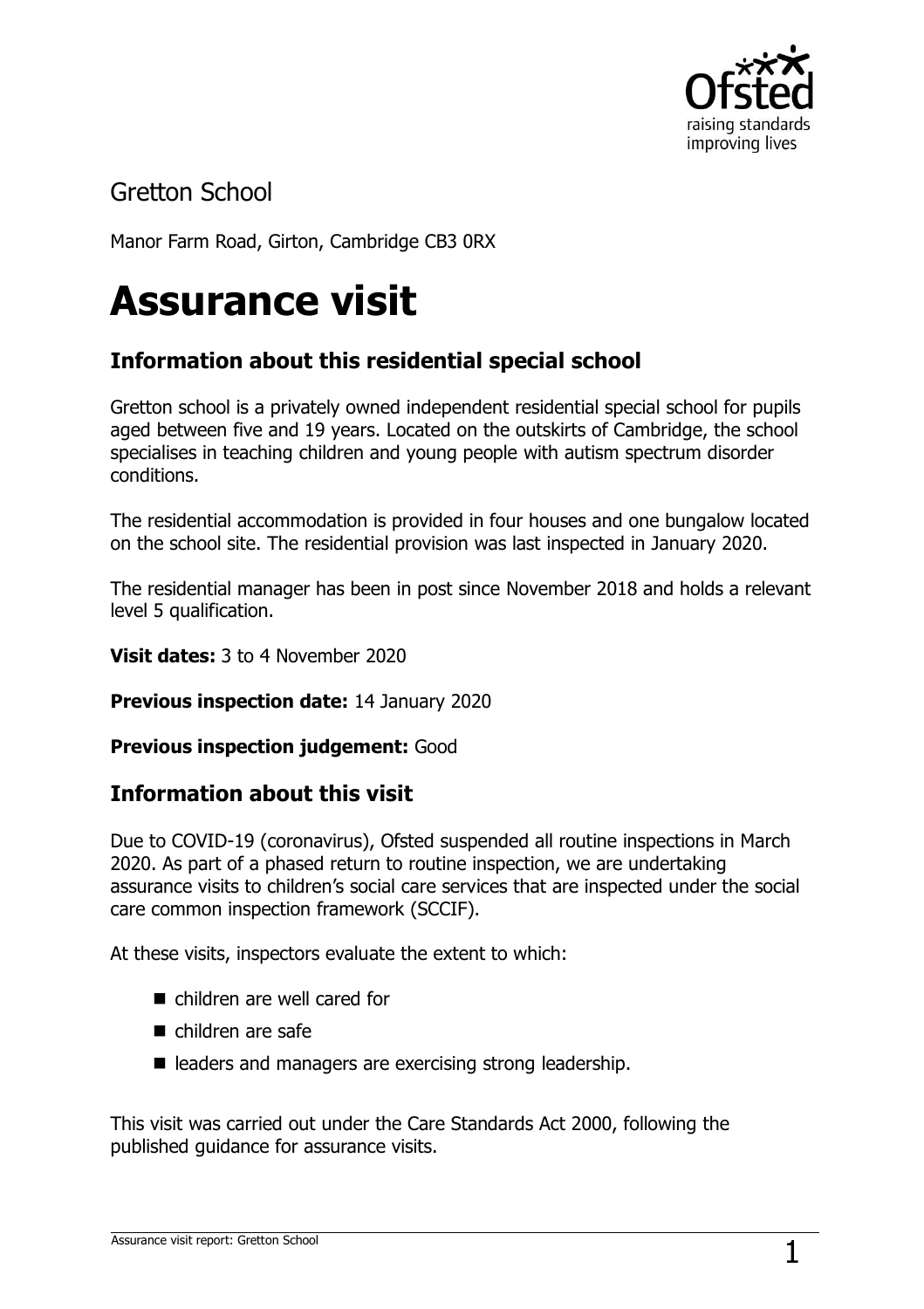

Her Majesty's Chief Inspector of Education, Children's Services and Skills is leading Ofsted's work into how England's social care system has delivered child-centred practice and care within the context of the restrictions placed on society during the COVID-19 pandemic.

## **Findings from the visit**

We did not identify any serious or widespread concerns in relation to the care or protection of children at this assurance visit.

#### **The care of children**

The residential provision stayed open during the initial COVID-19 national lockdown period to support families who were struggling or having to isolate. This included opening at weekends and during the school holidays when the residential provision would normally be closed. The extended provision was made possible by the flexibility of the staff and managers. As a result, no agency staff were needed and the children benefited from being looked after by familiar established staff.

The day school remained open during the lockdown period. Access to the school day provided education for children who were assessed as needing the safety or support of the school. This extended to supporting a child whose own school closed and whose mother is a key worker.

Families and professionals spoke with great enthusiasm about the quality of the residential provision. Families consistently spoke about constructive relationships and of children's improvements in social and independence skills. One parent described this as 'transformative' for their child. Another said of their child, 'Without the staff's support and care, I don't know where we would have been as a family.'

Children have good, warm and trusting relationships with the staff. They talk to staff about issues that concern them.

The staff and managers listen to the children and act on what they hear. For example, two children created a presentation to demonstrate the reasons why they should be able to share a house together. Their arguments were considered, and they are now sharing a house.

Managers and staff work hard to support children with their mental health needs. Mental health professionals were very positive about the shared approach to supporting children. One professional said, 'Without the fantastic communication and support we have had, [the child] would not have made the progress she has, and you can see that progress in her presentation.'

#### **The safety of children**

The staff understand how to raise concerns. They know who the designated safeguarding leads and the designated officer are. The staff spoke with confidence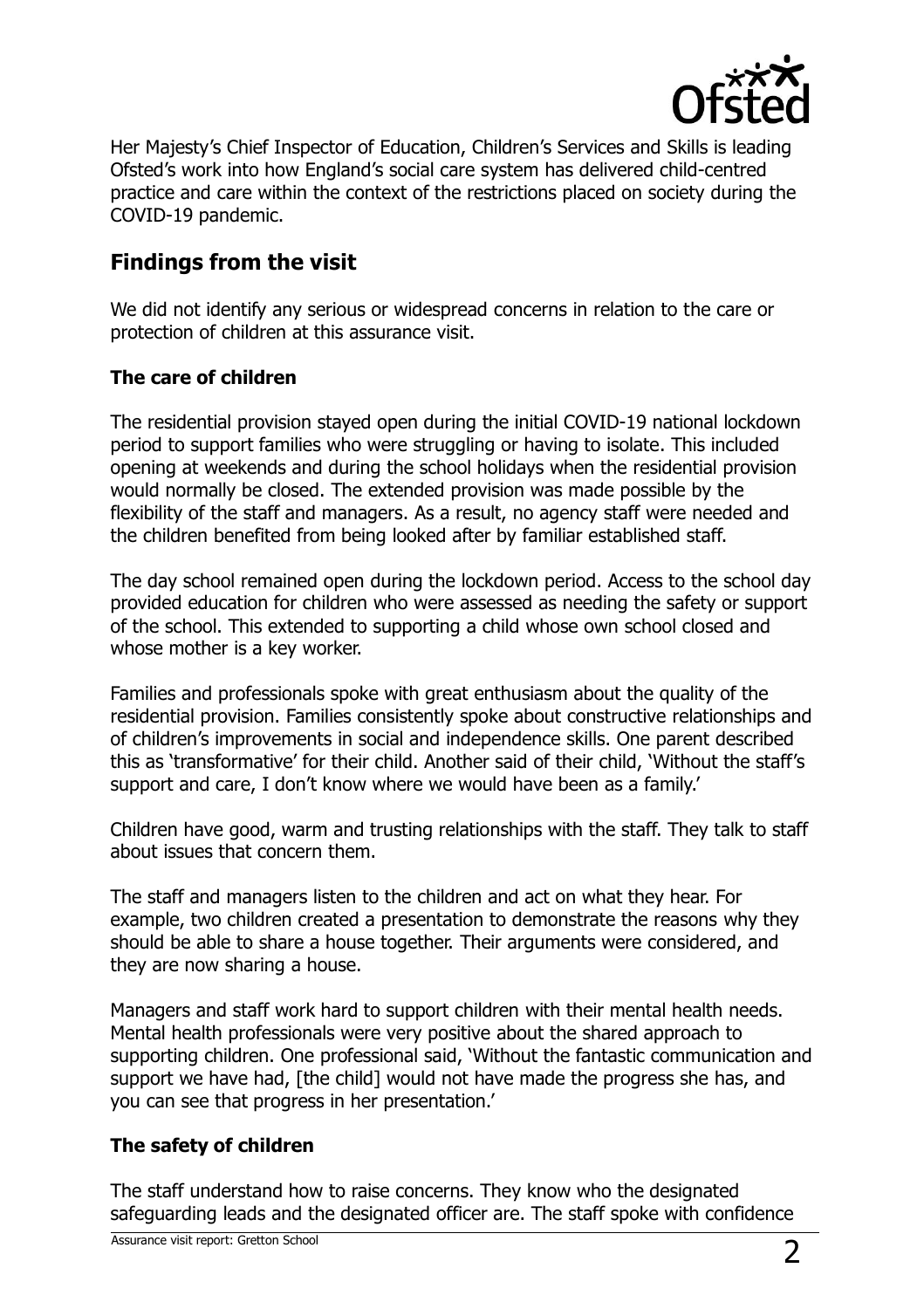

about the procedures to follow if they have concerns about the conduct of colleagues or the safety of children.

The children are increasingly able to manage their behaviour because of the support that the staff provide. Children said that they feel safe. They said that the staff look after them and that they can talk to them if they are worried, angry or upset. Children were seen to share distress with staff, who acted to support them. The managers share necessary information with safeguarding professionals. Professionals said that this information is timely and of sufficient quality.

The staff rarely use physical interventions. When they are used, they are proportionate to the level of risk and for the shortest time. The management team encourages a culture of reflection and debriefs take place. This encourages professional development and improvement.

On occasions, risk assessments have not been fully updated following significant incidents or changes for children. This does not ensure that staff have clarity about what actions to take to manage the associated risks.

#### **Leaders and managers**

Managers and staff have worked hard to provide a flexible, caring, safe and consistent provision for children throughout the COVID-19 pandemic.

The staff and children benefit from strong, positive management. Managers are open, reflective and self-critical.

The residential manager has an excellent knowledge of the children. She has strong relationships with them and they are comfortable in communicating with her. She is valued by staff, managers and external professionals. Families spoke of strong management and good communication in the management team.

The staff feel well supported by the management team. The staff have received supervision and guidance throughout the COVID-19 pandemic.

Managers have enabled team meetings to continue during the COVID-19 pandemic. This has helped to keep staff up to date with developments across the school.

External monitoring has continued during the COVID-19 pandemic. Visits were conducted remotely initially, but have since become face to face again. The visits provide scrutiny and challenge and enable discussion. They have the potential to contribute to further improvement.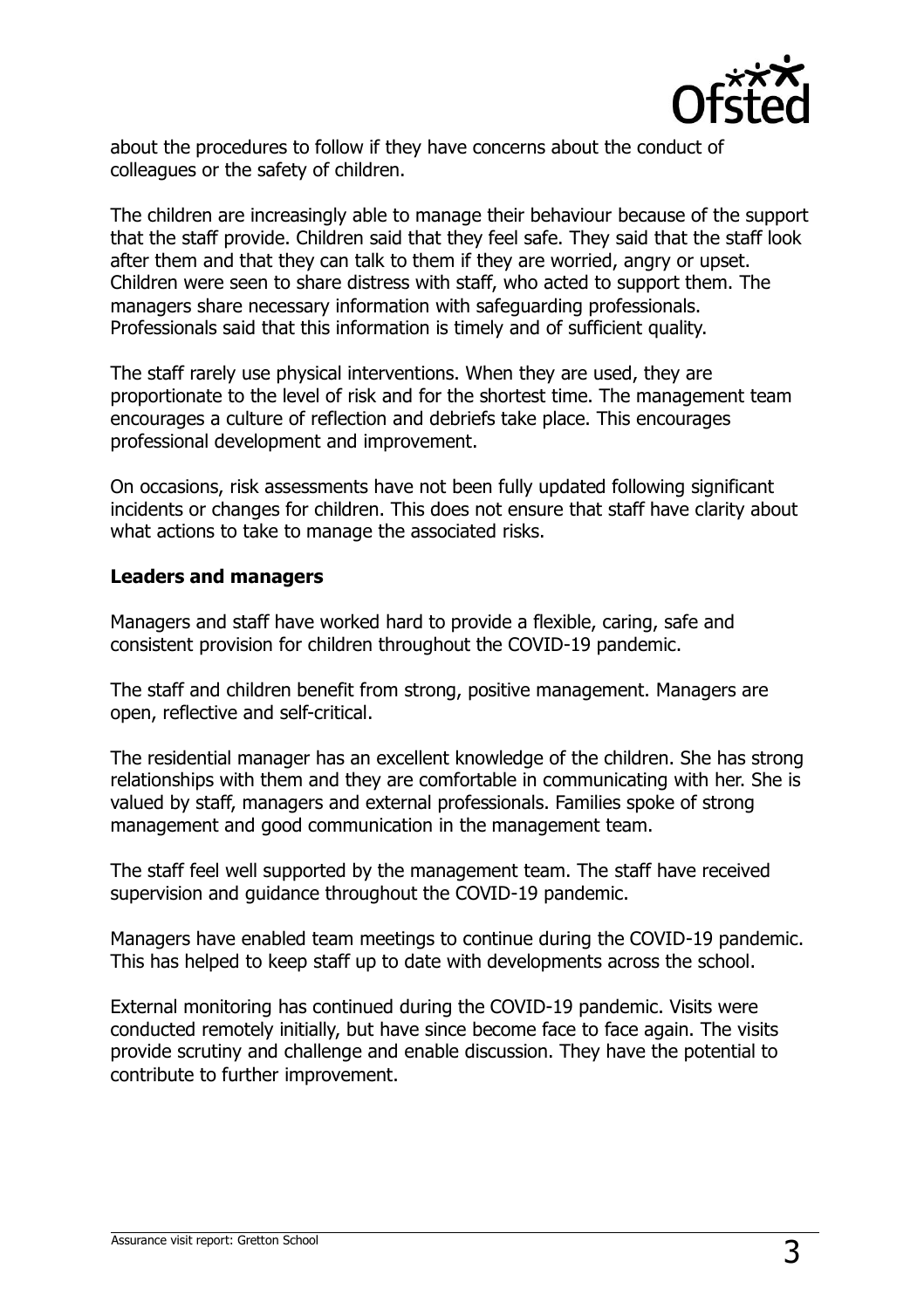

## **What does the residential special school need to do to improve?**

#### **Compliance with the national minimum standards for residential special schools**

The school does not meet the following national minimum standard for residential special schools:

■ 6.3 The school ensures that the welfare of pupils at the school is safeguarded and promoted by the drawing up and effective implementation of a written risk assessment policy and appropriate action is taken to reduce risks that are identified.

# **Residential special school details**

#### **Unique reference number:** SC425708

**Principal:** Mr Ian Thorsteinsson

# **Inspector**

Ashley Hinson, Social Care Inspector